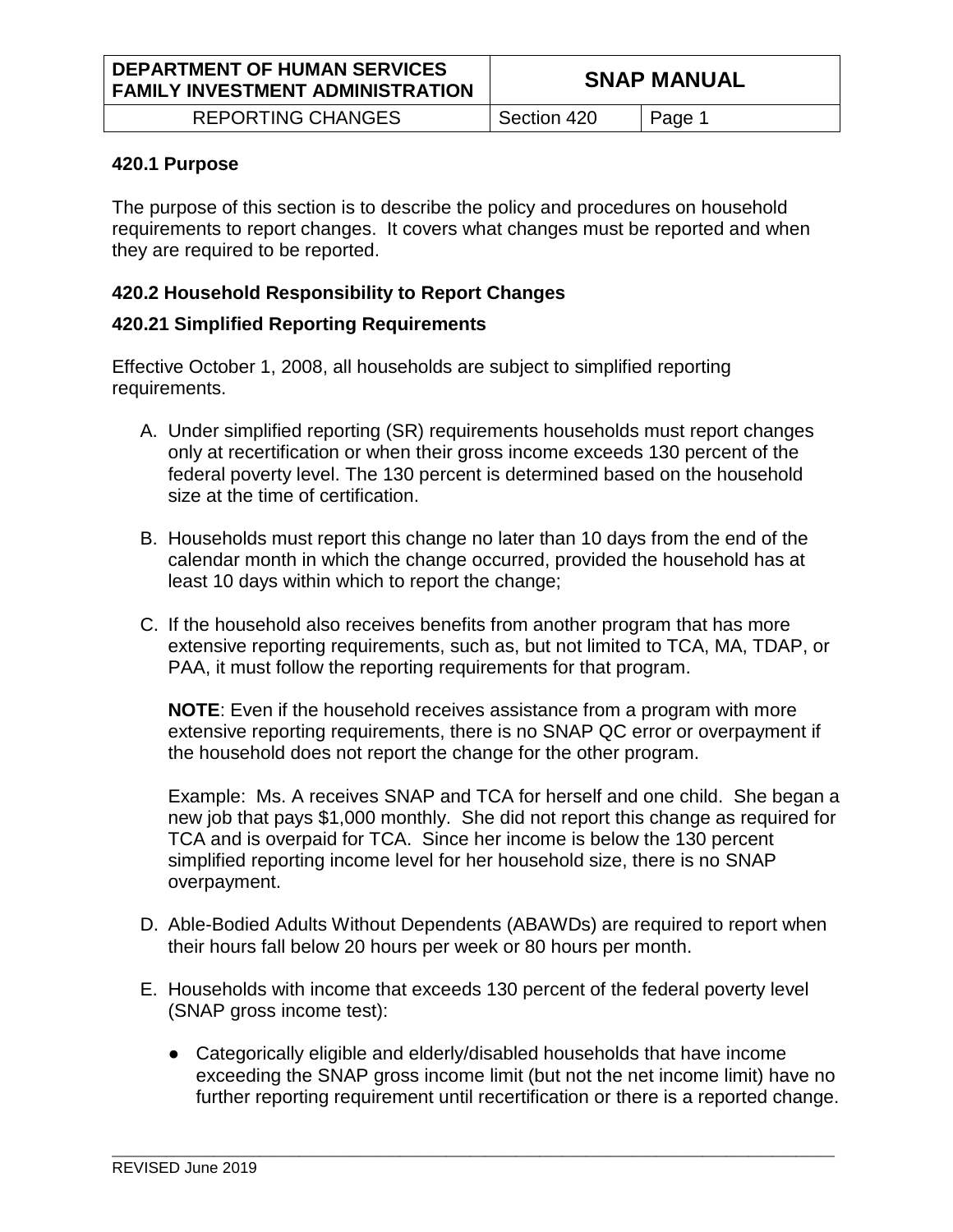| <b>DEPARTMENT OF HUMAN SERVICES</b><br><b>FAMILY INVESTMENT ADMINISTRATION</b> |             | <b>SNAP MANUAL</b> |
|--------------------------------------------------------------------------------|-------------|--------------------|
| <b>REPORTING CHANGES</b>                                                       | Section 420 | Page 2             |

Example: Mr. and Mrs. B receive Social Security retirement benefits in the amount of \$1,600. Both are over 60 years old. Their income is over the gross income limit for a two person household, but with their high medical expenses, they meet the net income test and are eligible for a SNAP benefit (and a state supplement if their allotment is less than \$30). Mr. and Mrs. B do not have a reporting requirement until their next recertification. This household is given a 24 month certification period, and they must report any changes at the 12-month contact.

- F. It is important to provide customers with the reporting requirement information sheet at application and recertification. CARES notices will reflect the simplified reporting requirements.
- G. Case managers must review and take action on any reported change in a household situation that the local department becomes aware of, regardless of how the local department was made aware of the change, to determine if the reported change requires adjustment to household benefits.
- **Example 1:** Mary Smith was employed part-time (\$10.10 per hour for 15 hours per week). When she was recertified for SNAP in April for the certification period May through October, her household size was 3 people. In June, Ms. Smith's hours increased to 25 hours per week and she received a pay increase to \$10.75 per hour.
	- At the time of the recertification 130% of the poverty level for a household size of three was \$2,213 per month. Ms. Smith's gross monthly earnings are now:

\$10.75 per hour x 25 hours per week \$ 268.75

\$269 (drop the cents) x 4 weeks per month \$1,076 gross monthly earned income

Since Ms, Smith's income is less than the 130% of the federal poverty level identified at recertification, she is not required to report the change.

**Example 2:** Ms. Smith's daughter moved out of the house in July, but Ms. Smith was not required to report the change until recertification.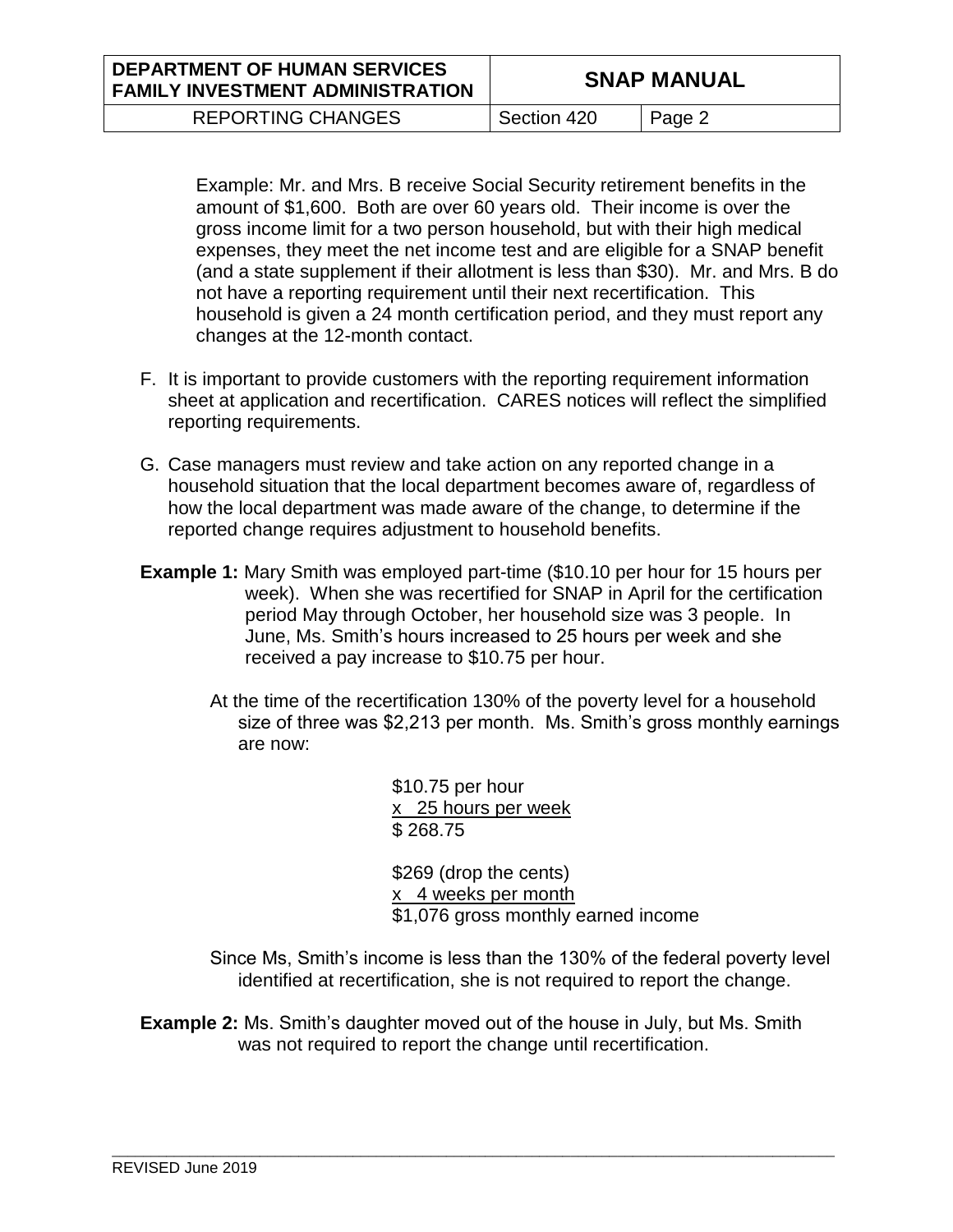| <b>DEPARTMENT OF HUMAN SERVICES</b><br><b>FAMILY INVESTMENT ADMINISTRATION</b> |             | <b>SNAP MANUAL</b> |
|--------------------------------------------------------------------------------|-------------|--------------------|
| <b>REPORTING CHANGES</b>                                                       | Section 420 | Page 3             |

In August, Ms. Smith's hours increase to 40 hours per week and she received another pay increase to \$11.00 per hour. Ms. Smith called the case manager and reported the change in income. She then sent in her pay stub.

> \$11.00 per hour x 40 hours per week \$440 per week

\$440 per week x 4 weeks per month \$1,760 per month

Because Ms. Smith reported and verified the change, the case manager takes appropriate action in CARES to make the change in income effective at the end of the adverse action period.

- **Example 3** Same scenario as above except, Ms. Smith has an argument with her daughter, who calls the case manager and reports she has moved out and is no longer part of the SNAP household. The case manager is required to take appropriate action on the change even though Ms. Smith was not required to report it.
	- H. Changes are considered reported by the household on the date that the local department receives the report via mail, via telephone conversation, personal visit by the household, or electronic device (myDHR, fax, or e-mail).
	- I. No household-caused over issuance/overpayment is created for customers not reporting changes when they are not required to report under simplified reporting requirements. **The only customer caused simplified reporting over issuance that can occur is if the customer fails to report when income exceeds 130%.**

**Note: Local department failure to act on reported information could result in an agency error.** To avoid being charged with an agency error, it is important to narrate thoroughly when you correctly postpone action until recertification on a reported but unclear/unverified change in earned income.

J. Do not impose any additional reporting requirements on households.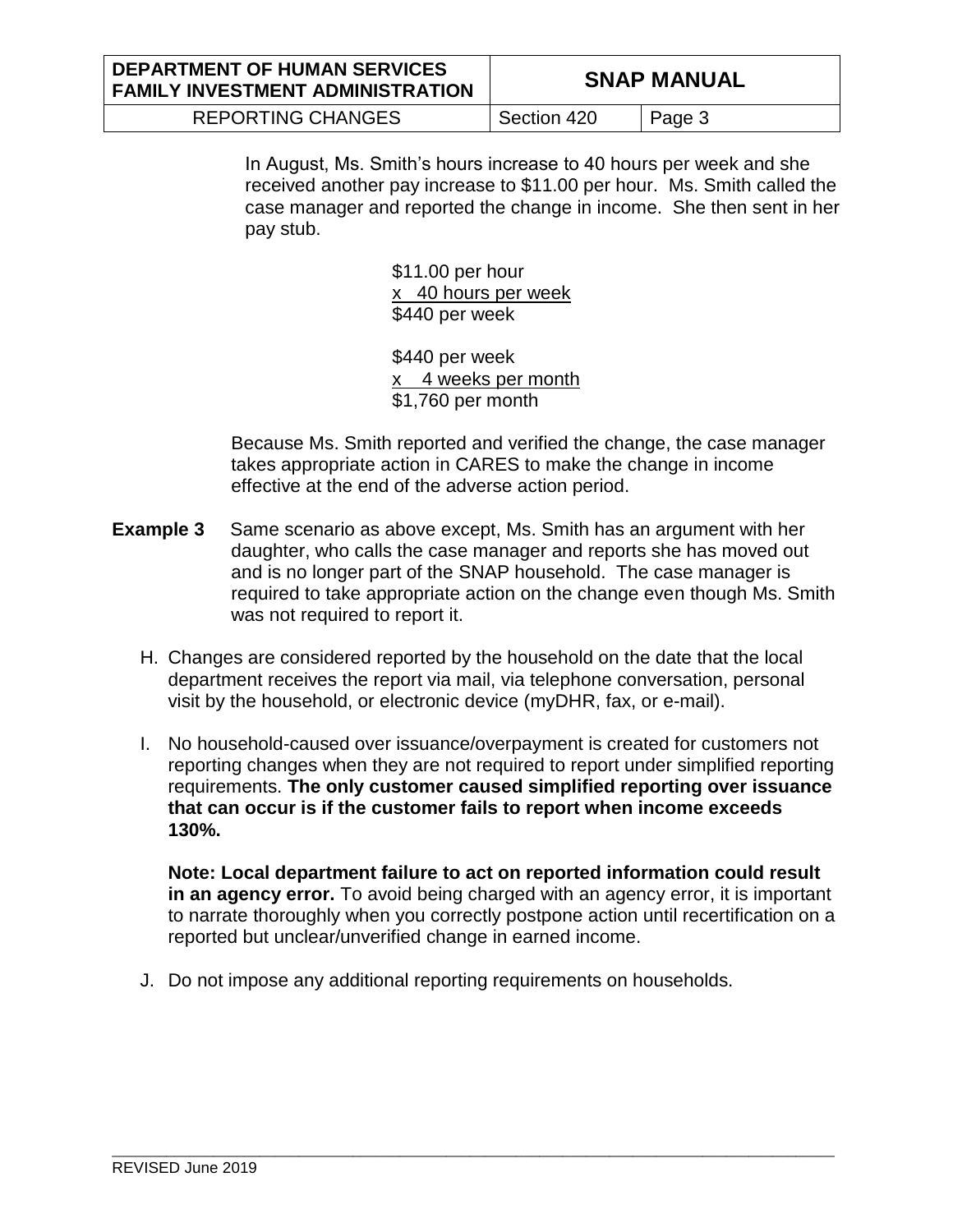REPORTING CHANGES | Section 420 | Page 4

# **420.22 Customer Notification of Simplified Reporting (SR) Requirements**

At the application or redetermination interview, the case manager determines whether the customer is eligible for SNAP and, if eligible, explains the SR requirements to the household.

## **420.23 Certification periods for Simplified Reporting Households**

- A. Assign at least a 12 month certification period to all households in which all adults are elderly or disabled and have no earned income. The local department should assign a certification period of 24 months for these households, but must ensure that there is a contact every 12 months. No interview is necessary at the 12 month contact. See Section 107 of this manual on ESAP and MSNAP certification periods.
- B. Migrant and seasonal farm worker households must be assigned a certification period of at least 4 months.
- C. Assign a 6 month certification period for all other households except ABAWDS unless you know the household will be ineligible in the near future.

### **420.3 Change Report Form**

The local department:

- A. Provides households a *DHS/FIA 491, Change Reporting Form* to report the required changes, and pays postage for the household to mail the report.
- B. Acts on changes reported by the household over the telephone, through myDHR, by fax or email, in person, or by other electronic means, in the same manner as those reported on the change report form.
- C. Provides a change report form to newly certified households at the time of certification and at recertification if the household needs a new form.
- D. Sends the household a new change report form, whenever a change is reported.

## **420.4 Local Department Action on Changes**

The local department will:

A. Take prompt action on all changes to determine if the change affects the household's eligibility or allotment.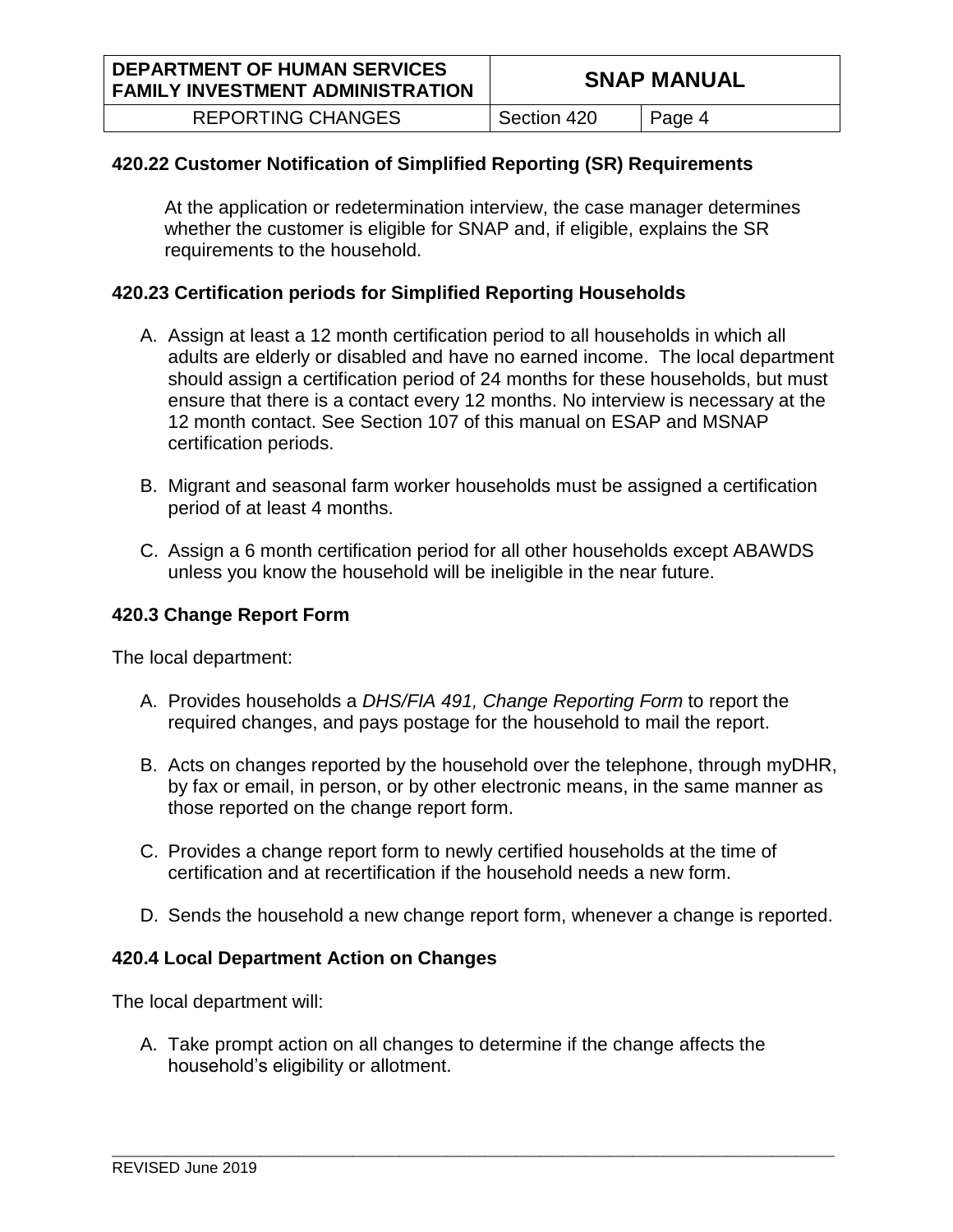| <b>DEPARTMENT OF HUMAN SERVICES</b><br><b>FAMILY INVESTMENT ADMINISTRATION</b> |             | <b>SNAP MANUAL</b> |
|--------------------------------------------------------------------------------|-------------|--------------------|
| <b>REPORTING CHANGES</b>                                                       | Section 420 | Page 5             |

**Exception**: Do not act on changes in medical expenses that you learn from a source other than the household and which, in order to take action, require the case manager to contact the household for verification.

- B. Document the reported changes in the case file, provide another change report form to the household and notify the household of the receipt of the change report form, even if there is no change in the allotment.
- C. Notify the household of the adjustment, if a reported change affects the household's eligibility or allotment.
- D. Advise the household of any additional verification requirements.
- E. Document the date of a reported change. The date of the change is the date the change report form is received or the date the local department is advised of the change over the telephone, by a personal visit, or electronic means.
- F. If the change takes place in the future, such as a participant reporting that he or she got a new job and will get the first paycheck on a date two weeks in the future, make the change effective the date of the first pay and set an alert to check for the paystub.
- G. Restore lost benefits to a household if the local department fails to increase benefits within the time limits described in section 420.7 of this manual.

## **420.5 Increase in Benefits 420.51 Normal Changes**

- A. For changes that result in an increase in a household's benefits, other than changes described in section 420.52 below, the local department will make the change effective no later than the first allotment issued 10 days after the date the change was reported to the local department.
- **Example:** A \$30 decrease in income reported on May 15<sup>th</sup> would increase a household's June allotment. The same decrease reported on May 28<sup>th</sup> would increase the household's allotment no later than July 1.
	- B. The local department may make a normal processing change effective earlier than the first allotment issued 10 days following the date the change is reported/verified.

**NOTE:** In the second part of the example in A. above, the case manager could increase benefits for June. Local departments that choose this option must apply it to all households and not on case-by-case basis.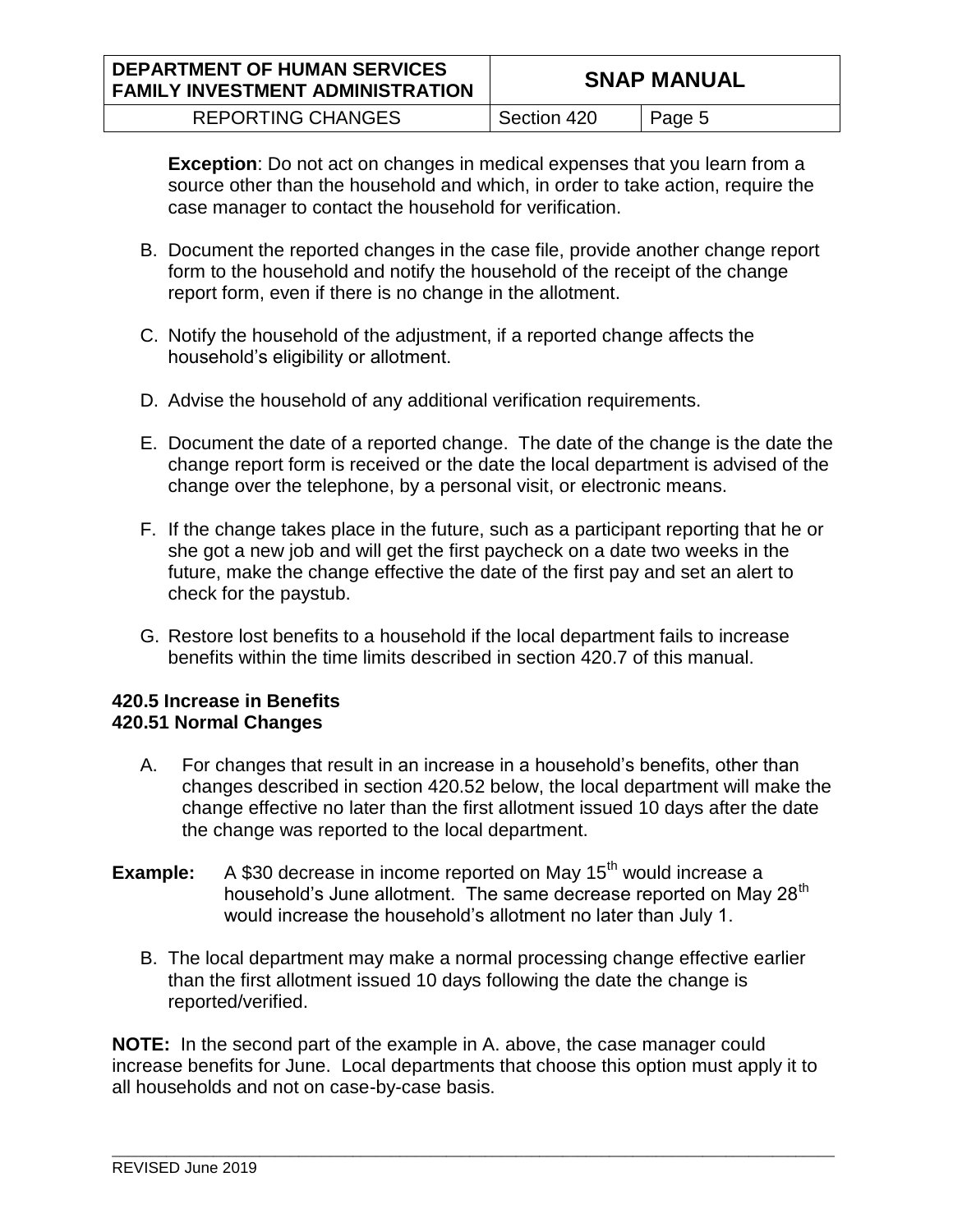#### **420.52 Expedited Changes**

- A. The local department will make a change that results in an increase in benefits effective no later than the first allotment issued ten days after the date the change was reported under the following conditions:
	- 1. The addition of a new household member; or
	- 2. A decrease of \$50 or more in the household's gross monthly income.
- B. Make an expedited change effective no later than the month following the month in which the change is reported.
- C. Issue a supplementary benefit to households when they report an expedited change too late to adjust the following month's allotment.
- **Example:** A household reporting a \$100 decrease in income at any time during May is entitled to an increase in June's allotment. If the household reported the change after May  $20<sup>th</sup>$  and it is too late to increase the allotment by June 1, the local department must issue a supplemental benefit for June.

The local department may issue a supplemental benefit for the month a change is reported. In the above example, the case manager would issue a supplement for the month of May. Local departments that choose this option must apply it to all households and not on a case-by-case basis.

#### **420.6 Verification - Increase in Benefits**

- A. Obtain required verification (as described in Section 408.8, Verification at Interim Change) prior to taking action on a change that results in an increase in benefits.
- B. Allow the household 10 days from the date the change is reported to provide verification.
	- 1. If the household provides verification within the 10-day period, the time frame for taking action runs from the date the change is reported.
- **Example:** The household reports a decrease in income of \$25 on April 20 and provides verification on April 28. This household is entitled to increased benefits effective in May.

\_\_\_\_\_\_\_\_\_\_\_\_\_\_\_\_\_\_\_\_\_\_\_\_\_\_\_\_\_\_\_\_\_\_\_\_\_\_\_\_\_\_\_\_\_\_\_\_\_\_\_\_\_\_\_\_\_\_\_\_\_\_\_\_\_\_\_\_\_\_\_\_\_\_\_\_\_\_\_\_\_\_\_\_\_\_\_\_\_\_\_\_\_

2. If the household fails to provide verification within 10 days from the date the change is reported the time frame for taking action runs from the date the household provides the verification.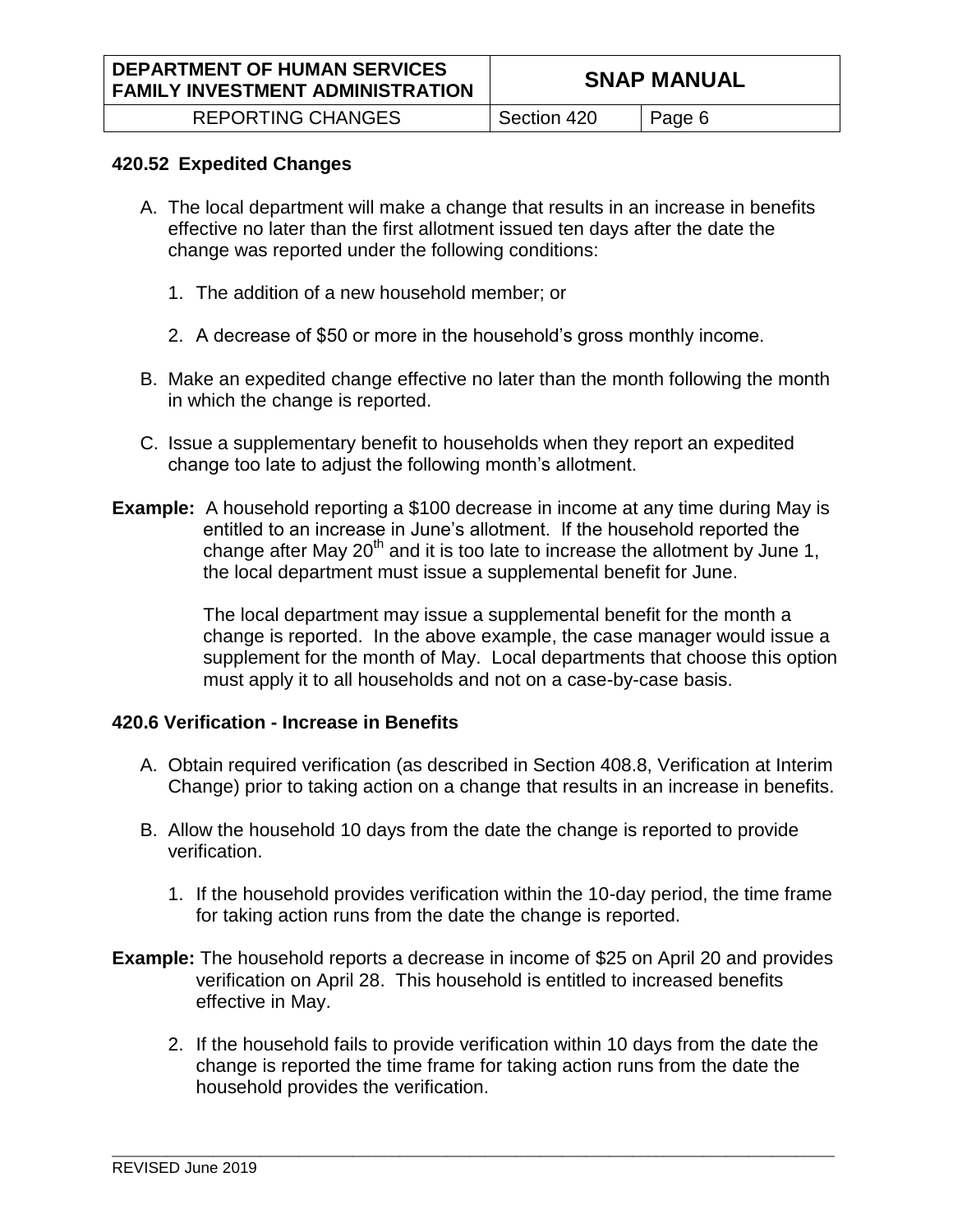| <b>DEPARTMENT OF HUMAN SERVICES</b><br><b>FAMILY INVESTMENT ADMINISTRATION</b> |             | <b>SNAP MANUAL</b> |
|--------------------------------------------------------------------------------|-------------|--------------------|
| <b>REPORTING CHANGES</b>                                                       | Section 420 | Page 7             |

- **Example:** A household moves and reports an increase in rent. On April 20, the local department requested verification of rent because it was questionable. Verification was not provided until May 10. The local department will make the change no later than the June issuance.
	- C. If the household does not provide verification, do not increase the household's allotment. Upon receipt of the required verification, increase the household's allotment in accordance with section 420.5.
	- D. In cases where the local department determines that a household refuses to cooperate in providing the required verification, terminate the household's eligibility following the notice of adverse action. Do not confuse refusal to cooperate with failure to cooperate.

# **420.7 Decrease in Benefits**

- A. Issue a notice of adverse action to a household within 10 days of the date a change is reported when the household's benefit level decreases or it becomes ineligible as a result of a change that is not based on a change in earned income. See Chapter 408 of this SNAP Manual for processing changes to earned income.
- B. Make the decrease in the benefit level effective no later than the allotment for the month following the month in which the notice of adverse action period expires, provided the household does not request a fair hearing and a continuation of benefits.
- C. Obtain required verification prior to recertification.
- D. When the notice of adverse action is not used because of one of the exemptions listed in Section 430.4, the local department must make the change no later than the month of following the change.

# **420.8 Unclear Information**

A. During the certification period, the case manager may get information about changes in a household's circumstances but cannot readily determine the effect of the change on the household's SNAP benefits. This could be information from a third party, from an automated match, or from the household itself.

- B. Acting on unclear information:
	- 1. Generally, unclear information must **only** be followed up on: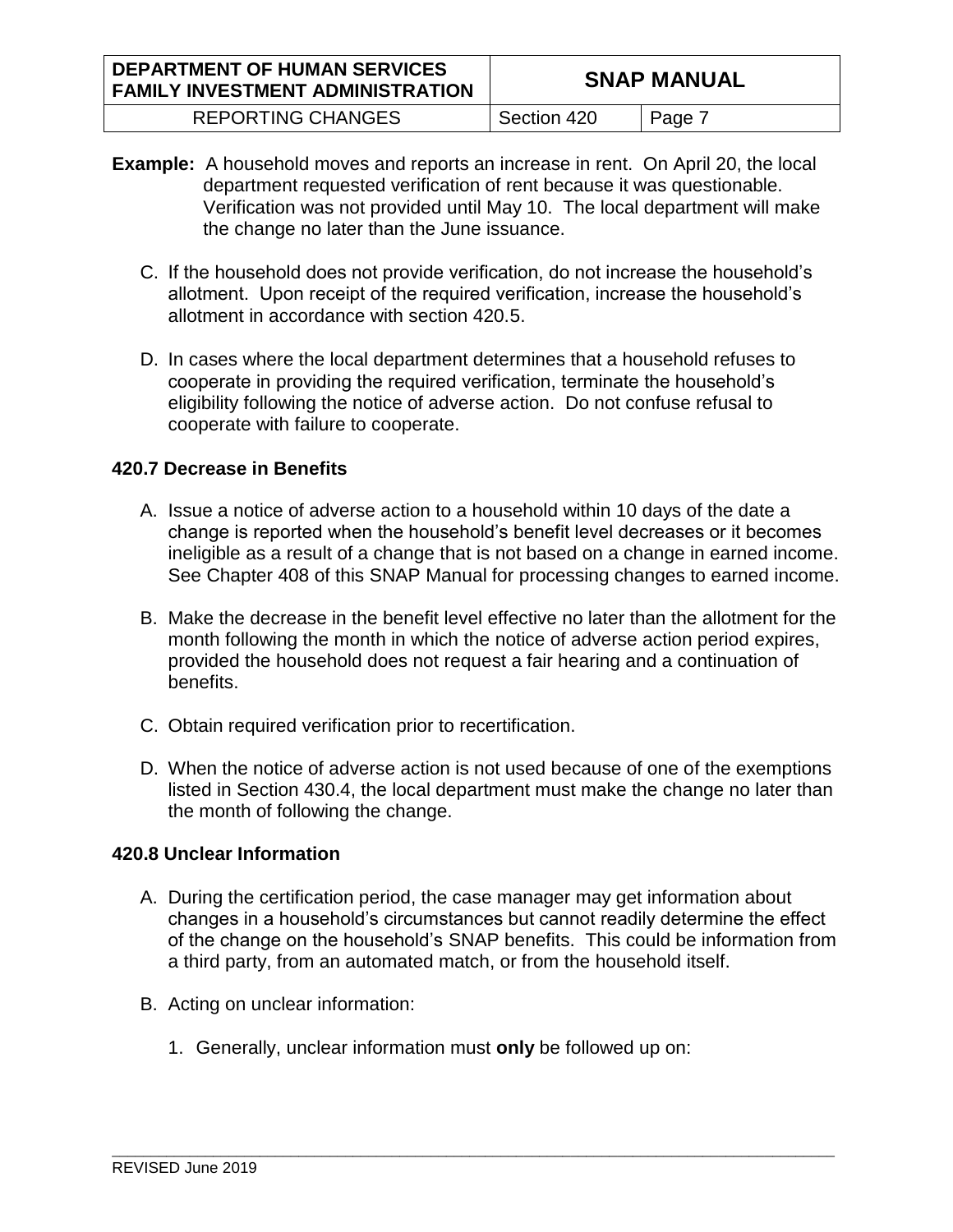| <b>DEPARTMENT OF HUMAN SERVICES</b><br><b>FAMILY INVESTMENT ADMINISTRATION</b> |             | <b>SNAP MANUAL</b> |
|--------------------------------------------------------------------------------|-------------|--------------------|
| <b>REPORTING CHANGES</b>                                                       | Section 420 | Page 8             |

- a. If the information was something the household would be required to report under simplified reporting requirements if true, AND the information is less than 60 days old; OR
- b. The information received significantly conflicts with information used to certify a household must also be acted on. Significantly conflicting information is any information that impacts a household's benefit.
- 2. Exceptions: Deceased and prisoner data matches (Refer to 420.8D).
- C. Use the following procedure to get clarification of the household's situation if the unclear information falls under section 420.8(B) above:
	- 1. Issue a written request for clarification (RFC), which:
		- a. Clearly tells the household of the verification it must provide or the actions it needs to take to clarify its circumstances;
		- b. Gives the recipient at least 10 days to respond and to provide the requested information; and
		- c. Clearly states the consequences if the household fails to respond to the RFC.
	- 2. The RFCs for information other than prison and death matches are the 1052 Request for Information or the CARES letter for requesting information.
	- 3. If the household does not respond to the RFC, or does respond but refuses to provide sufficient information to clarify its circumstances, the case manager will issue a notice of adverse action and close the case for failure to provide information.
	- 4. If the RFC is returned by the post office as undeliverable, narrate thoroughly and wait until the next recertification to take action. (If a recertification notice is returned by the post office, close the case based on failure to recertify.)
	- 5. When the household responds to the RFC and provides sufficient information, the case manager must act on the new information.
	- 6. The RFC must not be used to require customers to meet with or supply information to a fraud investigator.
- D. **Deceased and prisoner data match**: Use the following procedure to get clarification of the household's situation: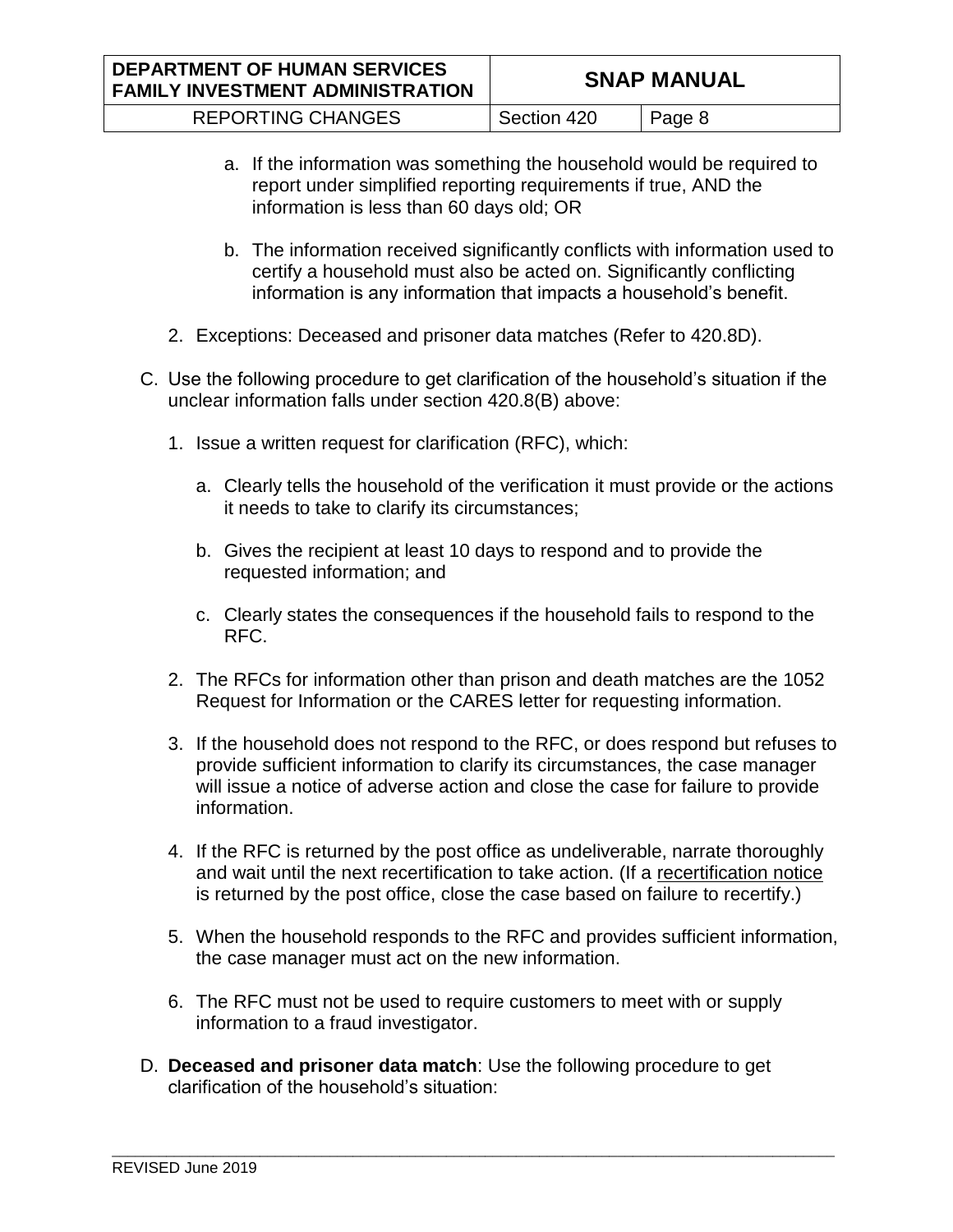| <b>DEPARTMENT OF HUMAN SERVICES</b><br><b>FAMILY INVESTMENT ADMINISTRATION</b> |             | <b>SNAP MANUAL</b> |
|--------------------------------------------------------------------------------|-------------|--------------------|
| <b>REPORTING CHANGES</b>                                                       | Section 420 | Page 9             |

- Step 1: The case manager must first attempt to verify the data match independently through online sources,
	- a. Should the case manager successfully verify the information, no other follow-up action is required.

OR

b. If the data match cannot be independently verified by the case manager, the case manager must then proceed with Steps 2 and 3 below.

Step 2: Issue the DHS/FIA 1052-A Notice of Data Match to the household, which**:**

- a. Clearly tells the household the verification it must provide or the actions it needs to take to clarify its circumstances;
- b. Gives the recipient at least 10 days to respond and to provide the requested information; and
- c. Clearly states the consequences if the household fails to respond.
- Step 3: If the household fails to respond, or does respond but refuses to provide sufficient information to clarify its circumstances, the case manager must move forward with starting the procedure to remove the individual in question from the household and adjust the case.

# **420.9 Failure to Report a Change**

If the local department discovers that a household failed to report a change *that it was required to report* and received benefits to which it was not entitled the local department will:

- A. Establish a claim against the household as described in section 490, Claims Against Households.
- B. Send a notice of adverse action to a participating household upon discovery that the household failed to report a change and received benefits to which it was not entitled.
- C. Not disqualify individuals for failing to report a change unless the individual is disqualified as described in section 480 of this manual, Intentional Program Violations.

**NOTE: A household is not held liable for a claim because of a change in its circumstances that it is not required to report in accordance with section 420.2.**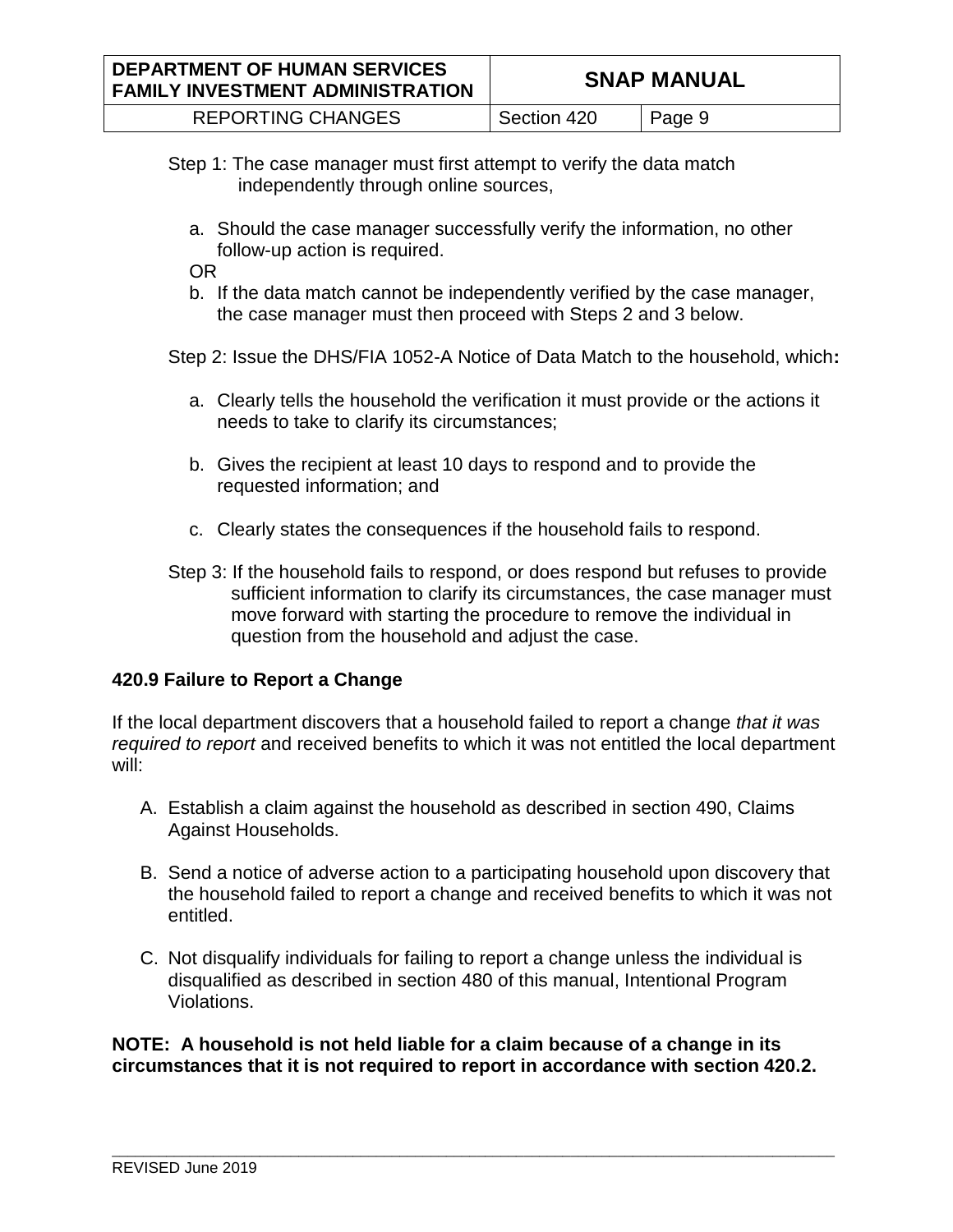#### **420.10 Mass Changes**

- A. The State and Federal governments initiate certain changes, which may affect the entire caseload or significant portions of it.
- B. These changes include the following:
	- 1. Adjustments to the:
		- a. Net income eligibility standards;
		- b. Shelter deduction;
		- c. Dependent care deduction; or
		- d. Standard deductions.
	- 2. Changes to the periodic cost of living adjustments.
	- 3. Adjustments to the State's utility standard.
	- 4. Cost of living adjustments to Social Security, SSI and other federal benefits.
	- 5. Adjustments to TCA, RCA, TDAP or PAA payments.
	- 6. Any other changes in the eligibility criteria based on legislative or regulatory actions.

#### **420.101 Federal Adjustments to Eligibility Standards, Allotments and Deductions; State Adjustments to Utility Standards**

- A. These types of adjustments go into effect for all households at a specific point in time.
- B. Although a notice of adverse action is not required, the local department may send an individual notice to those households affected by the change. CARES sends out notices of mass changes.
- C. The Food and Nutrition Service or the Department's Office of Communications may distribute press releases to the media or complete mass mailings to inform the public of such changes.

## **420.102 Mass Changes in Public Assistance**

A. When the Department makes an overall adjustment to cash assistance payments, handle corresponding adjustments to the household's SNAP benefits as a mass change.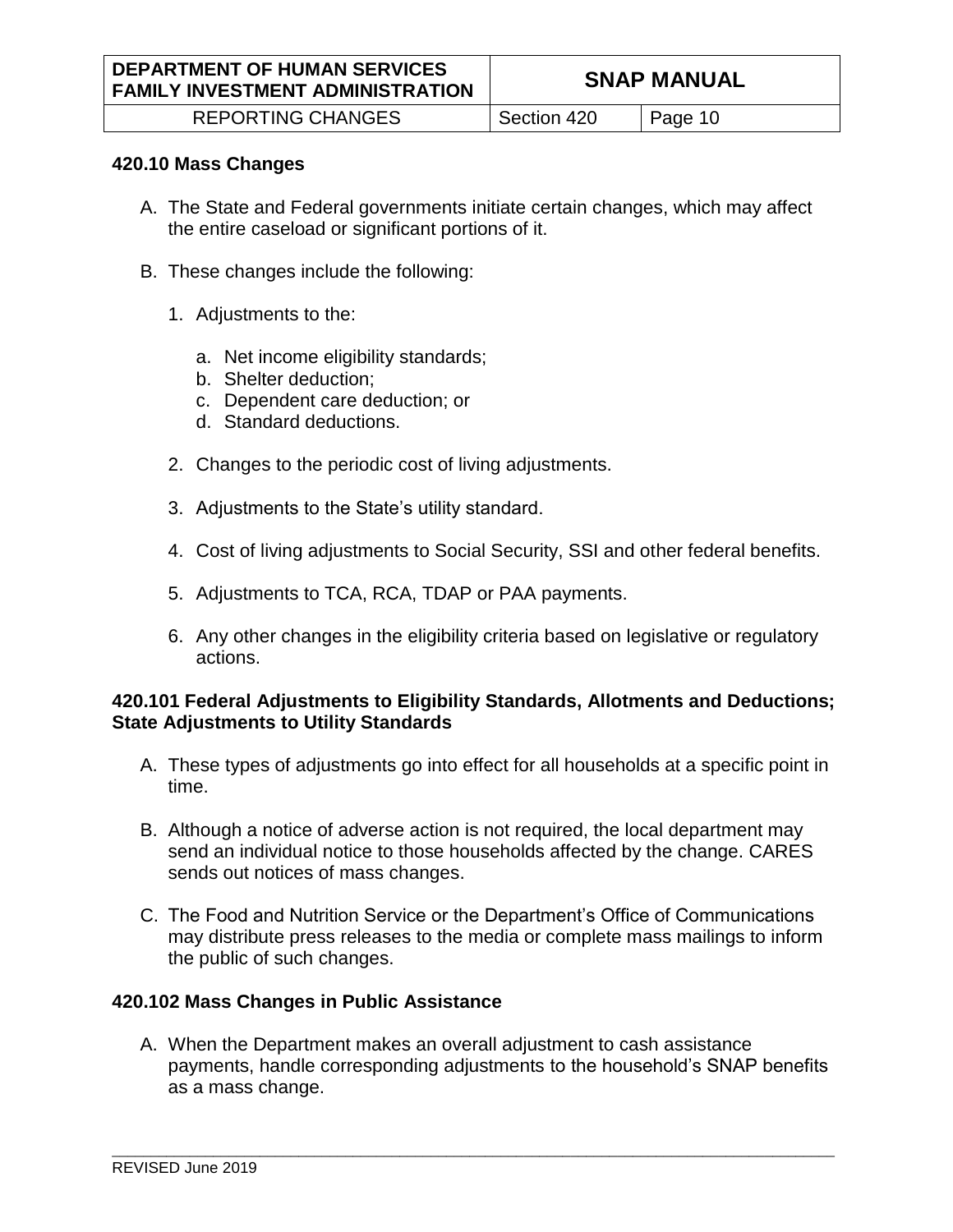| <b>DEPARTMENT OF HUMAN SERVICES</b><br><b>FAMILY INVESTMENT ADMINISTRATION</b> |             | <b>SNAP MANUAL</b> |
|--------------------------------------------------------------------------------|-------------|--------------------|
| <b>REPORTING CHANGES</b>                                                       | Section 420 | Page 11            |

- B. The CARES system generates and sends notices to households at the time of the mass change.
- C. A notice of adverse action is not required when a mass change in cash assistance payments reduces or terminates a household's SNAP benefits.

## **420.103 Mass Changes in Federal Benefits**

- A. Whenever a cost-of-living or other mass change in federal benefits occurs, CARES adjusts the SNAP allotment for most households accordingly.
- B. For those cases that are not included in the mass change, the local department is responsible for adjusting the household's allotment no later than the second allotment issued after the month in which the change is effective.
- C. The household is not responsible for reporting these changes.

## **420.104 Administrative Hearings and Continuation of Benefits**

- A. The household is entitled to request a hearing when it does not agree with the mass change.
- B. A household that requests a hearing due to a mass change is entitled to continued benefits at its previous level only if the household meets the following criteria:
	- 1. The household does not specifically waive its right to a continuation of benefits;
	- 2. The household requests a fair hearing within 10 days from the date the notice is mailed; and
	- 3. The household's hearing is based on improper calculation of the SNAP eligibility or benefit level, or the misinterpretation of federal law or regulation.

## **420.11 Cash Assistance Households (TCA, RCA, TDAP, PAA)**

- A. Cash assistance households with associated SNAP cases have the same reporting requirements as any other SNAP household.
- B. Consider a reported change for cash assistance as a reported change for SNAP purposes.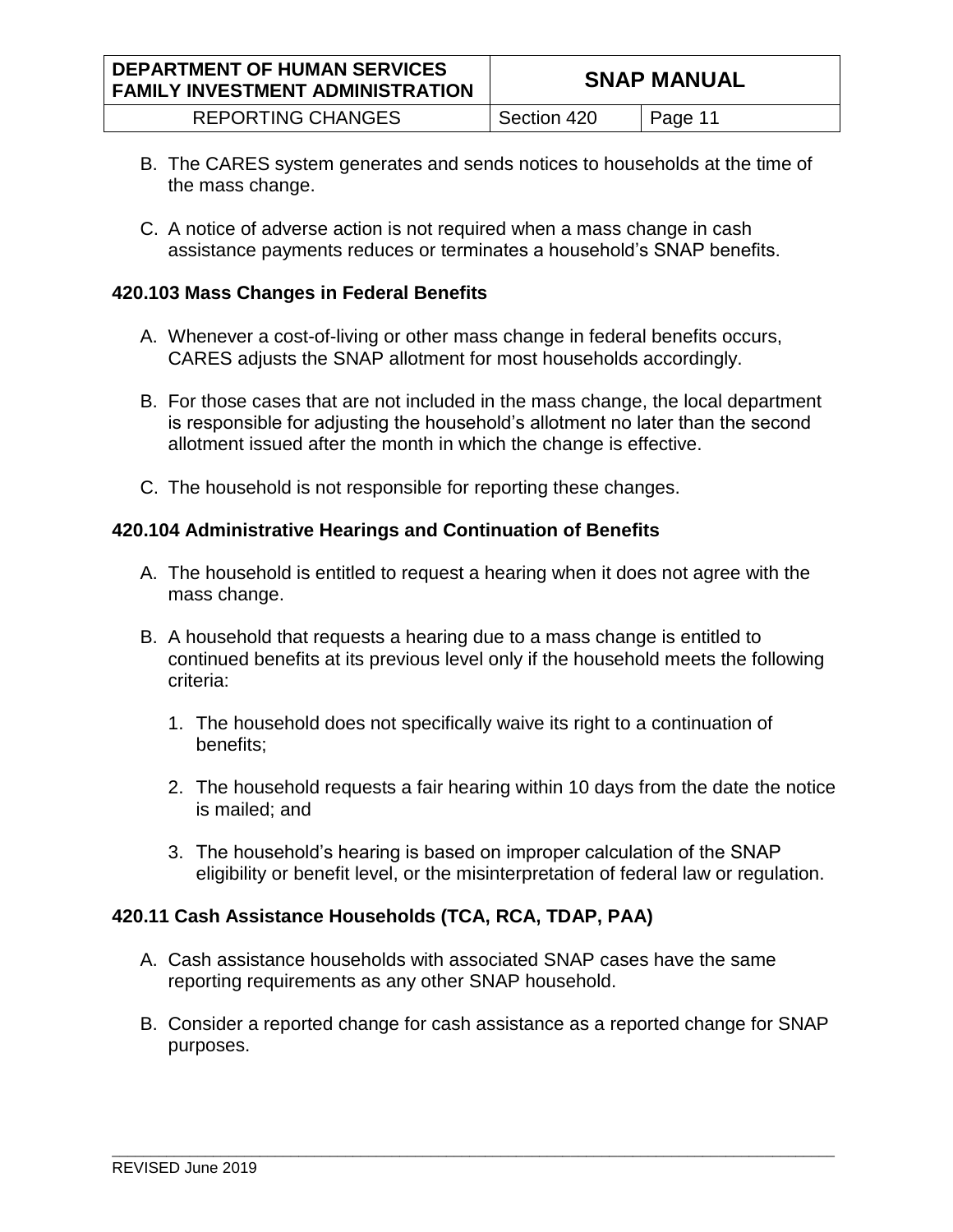| <b>DEPARTMENT OF HUMAN SERVICES</b><br><b>FAMILY INVESTMENT ADMINISTRATION</b> |             | <b>SNAP MANUAL</b> |
|--------------------------------------------------------------------------------|-------------|--------------------|
| <b>REPORTING CHANGES</b>                                                       | Section 420 | Page 12            |

- C. The local department cannot terminate a household's SNAP case solely because it has terminated the household's public assistance (PA) benefit. The case manager must make a separate determination that the household does not satisfy the SNAP requirements. **The following procedures apply when public assistance is terminated and the household is not entitled to transitional benefits. If the household is eligible for transitional benefits please read the section on transitional SNAP benefits in section 420.12.** 
	- 1. If a change in household circumstances requires a reduction or termination in the public assistance payment and the case manager has enough information to determine how the change affects the household's SNAP benefits, the case manager must take the following actions:
		- a. If the change requires a reduction or termination of SNAP benefits, issue a single notice of adverse action for PA and SNAP actions.
		- b. If the household requests a fair hearing within 10 days, continue benefits in the amount authorized immediately prior to sending the notice unless the household has indicated it does not wish to receive benefits pending appeal.
	- 2. If the household's SNAP benefits will increase because of the reduction or termination of public assistance benefits:
		- a. The case manager must issue the public assistance notice of adverse action, but must not take any action to increase the SNAP benefits until the household decides whether to appeal the PA adverse action.
		- b. If the household appeals the PA adverse action and the PA is continued, the household's SNAP benefits must continue at the previous level.
		- c. If the household does not appeal, the case manager must make the change according to regular change reporting procedures.
	- 3. When a change results in a termination of a household's PA benefit within the certification period, and the case manager does not have enough information to determine how the change affects the SNAP benefits:
		- a. The case manager must issue a request for clarification at the same time that it sends the PA notice of adverse action (See section 420.8).
		- b. Before taking further action, the case manager will wait until after the PA notice of adverse action period expires or until the household requests an administrative hearing, whichever occurs first.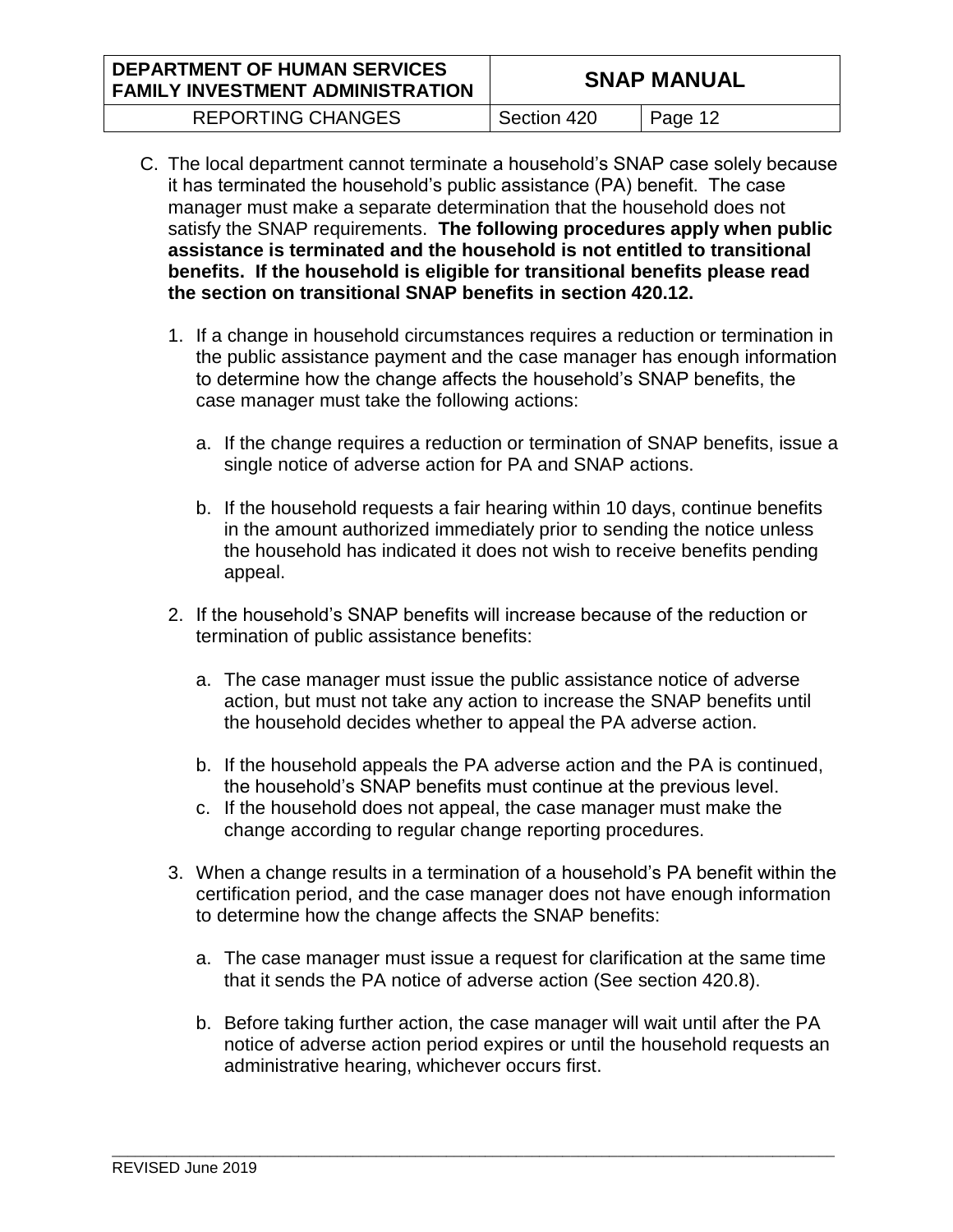| <b>DEPARTMENT OF HUMAN SERVICES</b><br><b>FAMILY INVESTMENT ADMINISTRATION</b> |             | <b>SNAP MANUAL</b> |
|--------------------------------------------------------------------------------|-------------|--------------------|
| <b>REPORTING CHANGES</b>                                                       | Section 420 | Page 13            |

- c. If the household requests a hearing and elects to have PA continued pending appeal, the case manager must continue the household's SNAP benefits at the same level.
- d. If the household does not request a hearing and continuation of its SNAP benefits, the case manager must follow the procedures for unclear information and send notice of adverse action.
- 4. If the situation does not require PA notice of adverse action, the case manager will issue a request for clarification and follow the procedures for unclear information.
- **Reminder:** When a household's TCA benefits are reduced, suspended or terminated due to a failure of the household to comply with TCA program requirement, do not increase the SNAP allotment. Count the reduced or terminated TCA benefit amount as "phantom" income.

# **420.12 Transitional SNAP Benefits**

- A. Transitional benefits are SNAP benefits that are issued to a TCA/SNAP household when the TCA case closes.
- B. The amount of the benefit is frozen at the same level for five months unless the household requests recertification or there is a need to prevent duplicate participation.
- C. TCA households may also be eligible for Transitional Support Services (TSS), which provides the household with a cash benefit for up to three consecutive months once the TCA case closes due to overscale income. For more information see TCA Manual Section 1311.
- D. Households Eligible for Transitional Benefits.
	- 1. With a few exceptions, TCA households that have received a regular TCA issuance in the month prior to the month the TCA benefit ended will receive transitional SNAP benefits for five months after the TCA case closes.
	- 2. Mixed Households, which include both TCA members and non-TCA members, can also receive transitional benefits when the TCA case closes.

**Example**: Ms. B lives with her 20-year old daughter (Ms. C) and her two grandchildren. Ms. C receives TCA for herself and the two children. Ms. B receives SSI. They are all included in the same SNAP case. When Ms. C's TCA case closes, the household will get transitional benefits.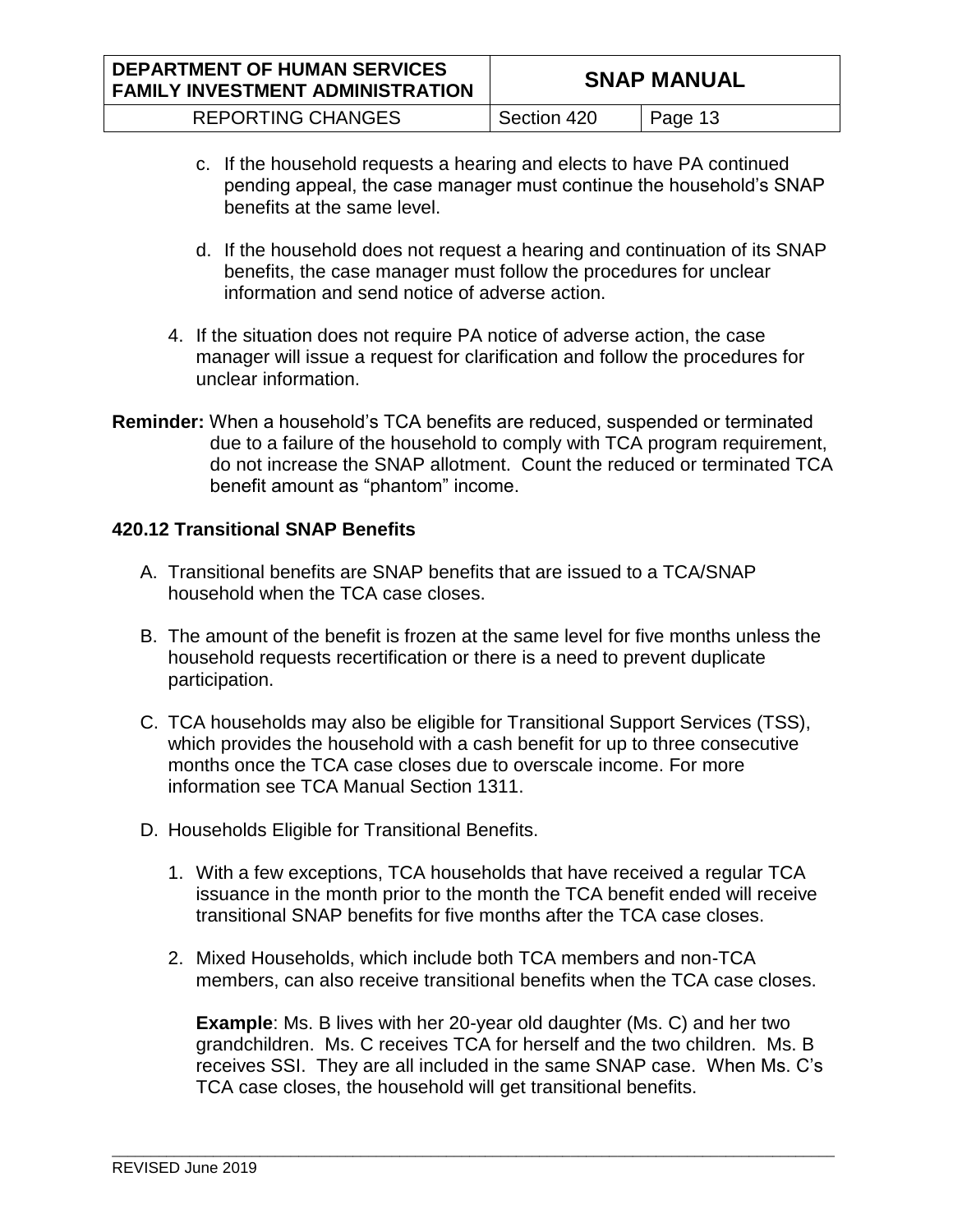| <b>DEPARTMENT OF HUMAN SERVICES</b><br><b>FAMILY INVESTMENT ADMINISTRATION</b> |             | <b>SNAP MANUAL</b> |
|--------------------------------------------------------------------------------|-------------|--------------------|
| <b>REPORTING CHANGES</b>                                                       | Section 420 | Page 14            |

**Example**: Ms. K's FS household includes her 20-year old daughter and child and her 19-year old daughter and child. Each of the daughters receives TCA. The 20-year old daughter reports new employment and requests to have her TCA case closed. This household will not get transitional benefits since there is still an open TCA case associated with the SNAP household.

**Example:** Ms. G receives TCA and SNAP benefits for herself and one child. Her only income is TCA. In September she reported to her case manager that she had gotten married and her husband was employed. She wants her TCA case closed. Her case is closed effective October 1. She will get transitional benefits from October through February. The benefit is based on a 2-person household with no income.

- E. A household **will not** get transitional benefits if:
	- 1. The household did not receive a TCA benefit for at least one regular issuance in the month prior to the month the TCA benefit ended.
	- 2. The household moves out of State.
	- 3. The household loses TCA eligibility because of:
		- a. Failure to comply with work registration requirements,
		- b. Failure to comply with child support requirements, or
		- c. Intentional program violations (IPV).

**Example:** Mr. G receives TCA for himself, his wife and two children. Mr. G did not comply with TCA work requirements, so his TCA case was closed. This household cannot get transitional benefits. **Reminder:** If this household is still eligible for SNAP the case manager will include phantom TCA income in the calculation of the SNAP benefit.

- 4. The entire household is ineligible for FS because of:
	- a. IPV,
	- b. Failure to comply with work registration requirements,
	- c. Failure to cooperate with Quality Control,
	- d. Ineligible immigrant status
	- e. Status as a fleeing felon, or
	- f. Transfer of assets, if not categorically eligible.

**Reminder**: A SNAP disqualification is usually an individual sanction. Most TCA sanctions result in full family ineligibility. When there are remaining eligible members of the SNAP or TCA case, the household is potentially eligible for transitional benefits.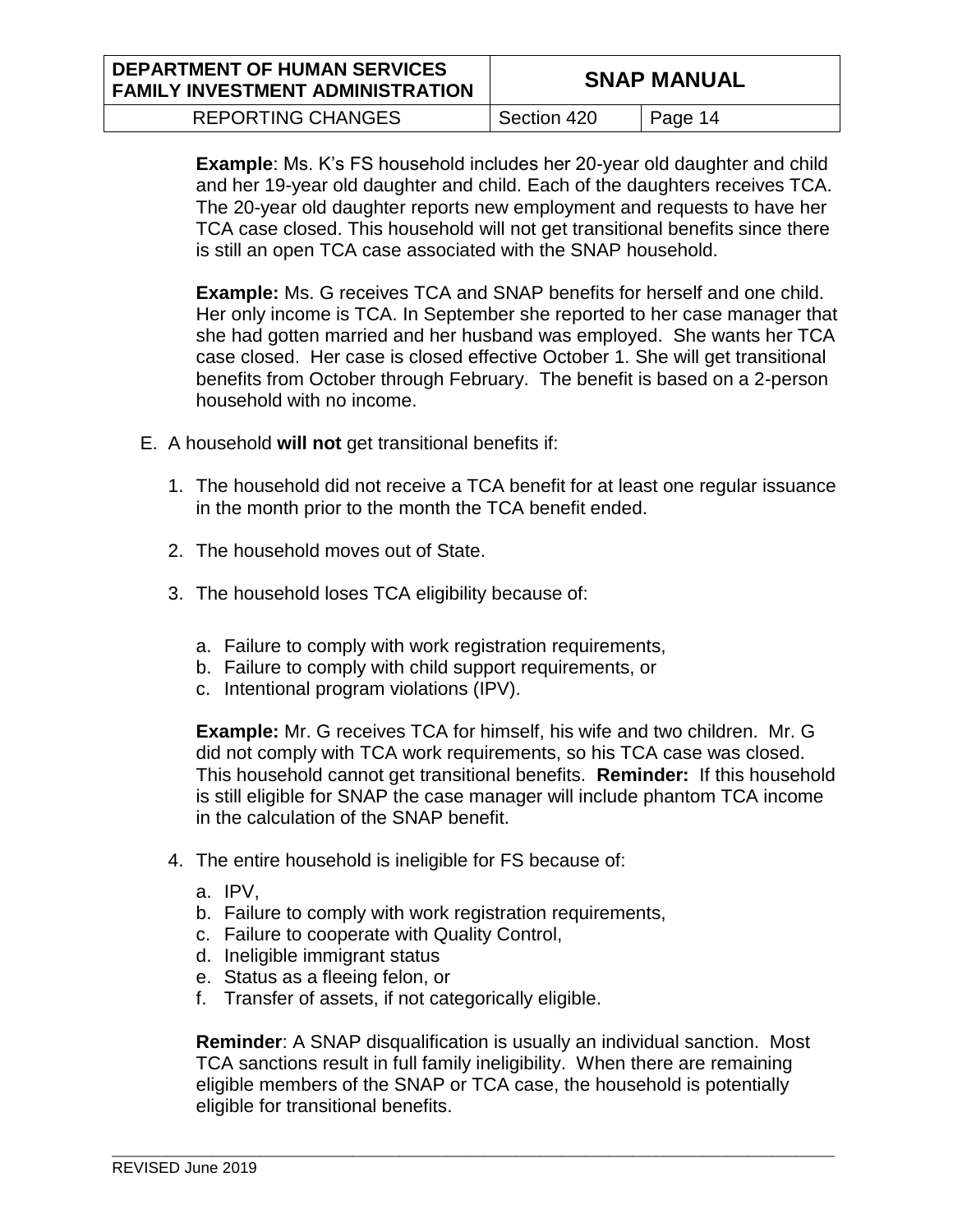**Example:** Ms. J and her two children receive TCA and SNAP benefits. The local department determined that last year she had committed a SNAP IPV, before she applied for TCA. She signed a waiver of the disqualification hearing. Ms. J was disqualified from the SNAP for one year beginning in October. In January she reported a new job. Her TCA case is closed effective February. She will get 5 months of transitional SNAP benefits for the two eligible household members.

- F. The Amount of the Transitional Benefit.
	- 1. The transitional benefit amount is based on the amount of SNAP benefit the household received in the month before the TCA case closes, adjusted for the loss of the TCA benefit.
	- 2. The amount stays the same for five months, regardless of changes in the family's circumstances, unless the household returns to TCA or requests recertification.
	- 3. CARES will count the income, deductions and household size in the month before the TCA case closes and subtract out the TCA grant received in that month.

**Example:** Mr. A and his two children receive a TCA grant in the amount of \$172. He also receives \$300 in social security benefits for the two children. On January 27, Mr. A reported that he got a job and requested closure of his TCA case. The TCA benefits will end effective March 1. Transitional SNAP benefits are calculated using only the social security income of \$300. His new earnings will not count for the five-month transitional benefit period.

**Example**: Ms. B lives with her 20-year old daughter (Ms. C) and her two grandchildren. Ms. C receives TCA for herself and the two children in the amount of \$472. Ms. B receives SSI in the amount of \$545. They are all included in the same SNAP case. Ms. C got a job in August and reported the information to her case manager on September 5, after receiving her first pay. Her earnings are over the income level for TCA and her TCA case closes effective October 1st. The SNAP household is entitled to five months of transitional benefits. The SNAP benefit is based on the September SNAP benefits adjusted for the loss of the TCA benefit. Ms. B's SSI is the only countable income.

- G. Adjusting the Length of the Certification Period.
	- 1. CARES will extend the household's certification period beyond the current period to meet the 5-month transitional period.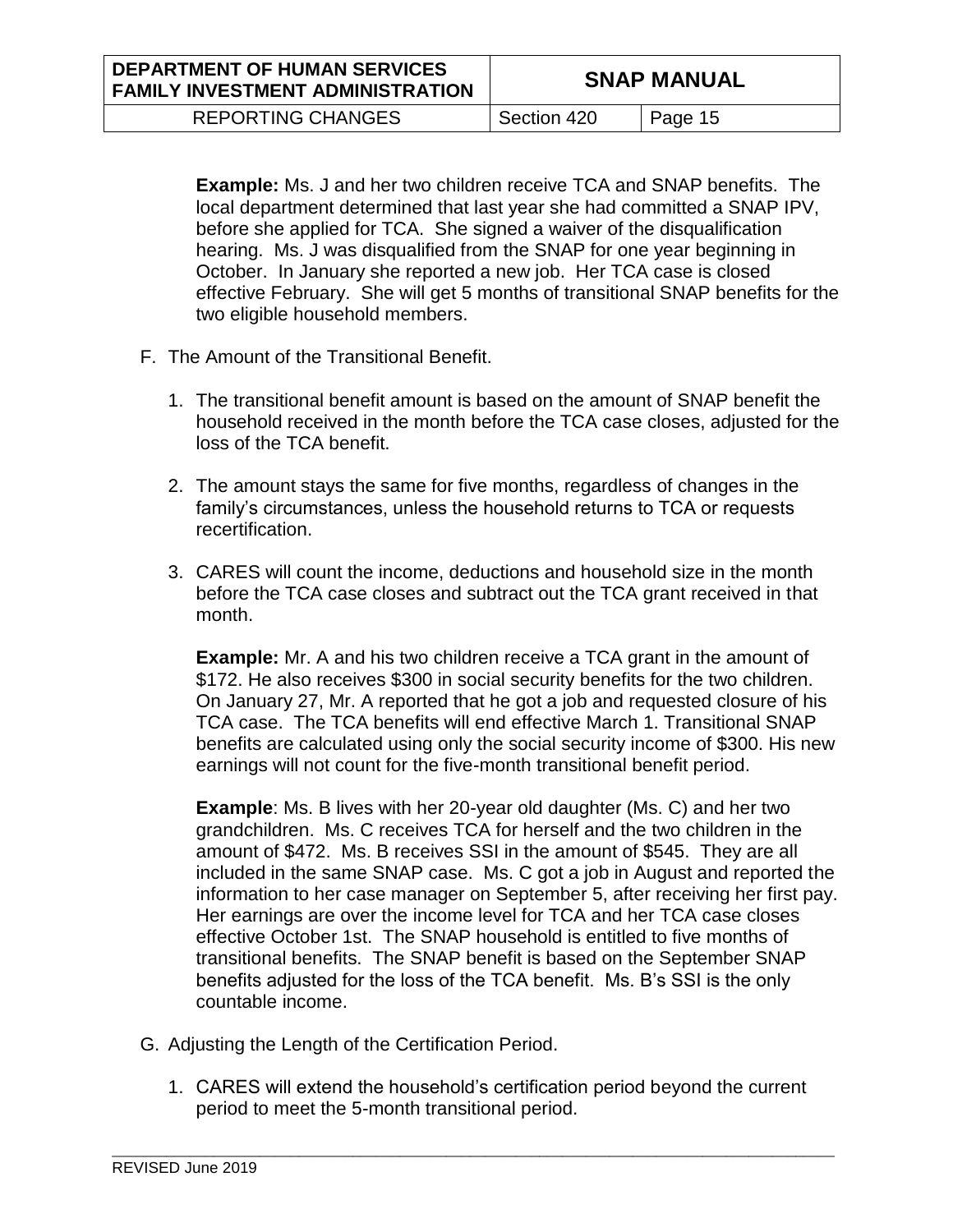**Example:** Ms. E receives SNAP benefits and TCA based on no income. She was certified for SNAP from January 1 through June 30. On May 10, she reported a job that makes her TCA over scale. She is entitled to transitional benefits beginning June 1 through October 31.

- 2. CARES will shorten the certification period to correspond to the end of the transitional benefit period.
- 3. The transitional benefit period will never extend past five months.

**Example:** Mr. M receives SNAP benefits for himself and his daughter, Ms. M, and her two sons. The household was certified from November through October. Ms. M receives TCA. In December she requests that the agency close her case because of receipt of social security survivor's benefits. The case manager closes Ms. M's TCA effective January. The transitional benefit period is January through May. The household will have to complete a redetermination to get benefits after May.

- H. Reporting Requirements during the Transitional Benefit Period.
	- 1. During the transitional benefit period the household is not required to report any changes for the SNAP.
	- 2. The household's benefit remains frozen during the transitional benefit period unless the household returns to TCA or requests recertification.
	- 3. If the household is recertified transitional benefits stop and all regular SNAP rules apply.

**Example 1**: Ms. P receives SNAP and TCA for herself and child. She has no income other than TCA. She was certified for SNAP from January 1 through June 30. On May 10, she reported a job that makes her TCA over scale. Her TCA case closes effective June 1. She is entitled to transitional benefits beginning June 1 through October 31. In August she reports that she moved to a household with higher shelter costs and that her 10-year old nephew had moved into her home. She requests recertification. The case manager will recertify the household and will use the updated information.

**Example 2**: Ms. R receives SNAP and TCA for her two children and herself. She has no income other than TCA and her certification period is from May through April. In November she gets a job at Nordstrom's for the seasonal rush which makes her income overscale for TCA. She is entitled to transitional SNAP benefits from November through March. On February 1 she is laid off due to the end of the seasonal rush and comes in to request a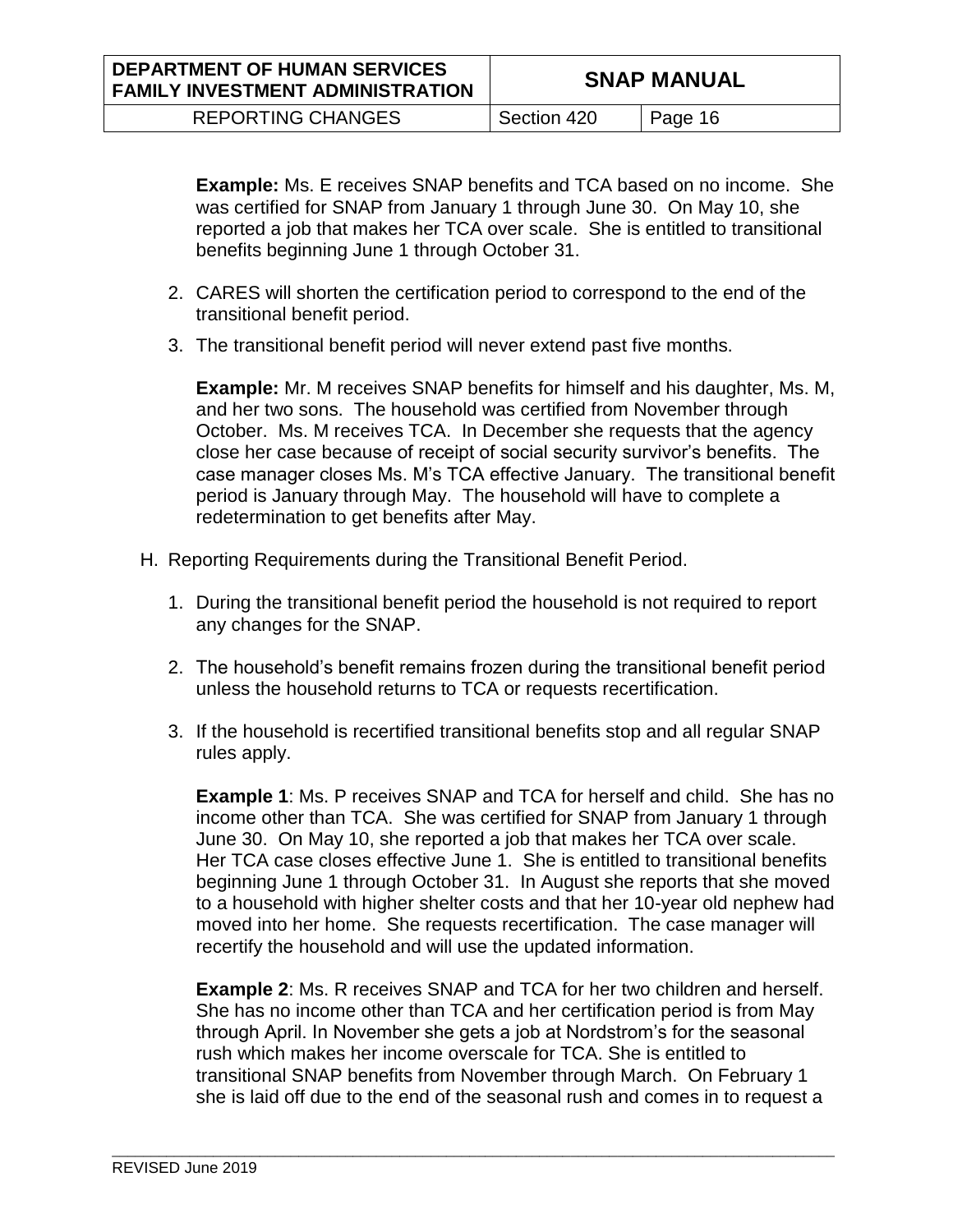| <b>DEPARTMENT OF HUMAN SERVICES</b><br><b>FAMILY INVESTMENT ADMINISTRATION</b> |             | <b>SNAP MANUAL</b> |
|--------------------------------------------------------------------------------|-------------|--------------------|
| <b>REPORTING CHANGES</b>                                                       | Section 420 | Page 17            |

return to TCA. The case manager opens the TCA case effective February 1, breaks the transitional benefit freeze, recertifies SNAP and adjusts the SNAP certification period to match the TCA certification from February through January.

- I. Duplicate participation.
	- 1. SNAP policy does not allow duplicate participation. If a member of a TFS case leaves a TFS household and either applies as a new household or is reported as a new member of another household, the case manager removes the individual from the household receiving TFS and adds the individual to the other household. To do this the case manager will have to break the TFS freeze.
	- 2. Do not change the SNAP household composition during the transitional benefit period unless the household member reapplies as a new household, is reported as a member of another SNAP household or requests recertification.
- J. Breaking the TFS Freeze.
	- 1. When a TCA AU is approved and the household has an active TFS AU:
		- Case managers must end the TFS period and determine continued eligibility for SNAP within 30 days
		- Error message **2674 – "TCA Reopened – FSP Redet must be initiated"**, will display when the case manager tries to access option "R" with an AU or IRN number of an active TFS recipient who is also an active TCA recipient and the redet has not been initiated.
	- 2. An interim change will not be allowed on a TFS AU when there is an active TCA AU without initiating a redetermination.
		- Error message, **2675 – Press Enter to Commit; TCA Reopened – Recert. must be completed on FSP**, will display on the DONE screen to remind the case manager that a recertification must be completed on the TFS when the case manager tries to access option "R" with the active TCA AU number on the same day the TCA is activated for an active TFS recipient and the SNAP recert has not been completed.
	- 3. When the case manager fails to re-certify the TFS AU on the same day the TCA AU is approved:
		- A warning/informational message will be displayed to the case manager to recertify the TFS AU.
		- Error message, **2676 – "TCA Reopened - Recert must be completed on FSP"** displays on the AMEN screen after the case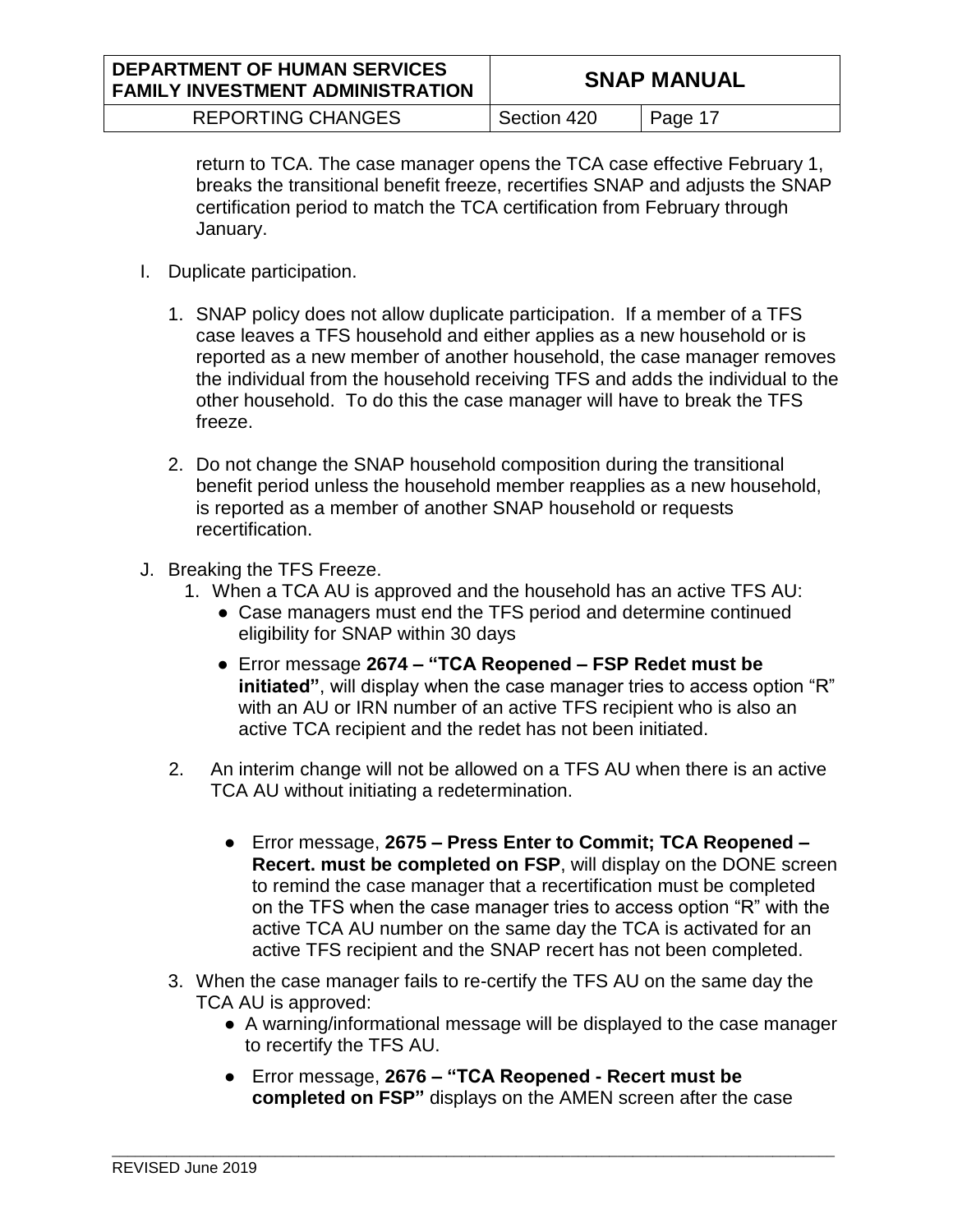manager finalizes a TCA AU for a household that has a related active TFS AU.

- The TFS freeze is broken in nightly batch, and the Food Supplement benefits (SNAP) are recertified for twelve months from the ongoing month,
- Alert **309 – "TFS BROKEN AND RECERTIFIED BY SYSTEM. PLEASE REVIEW."** is sent to the case manager.
- 4. When the case manager initiates the redetermination on a TFS AU and enters a "Y" in the Redet complete field on the MISC screen, the TFS freeze is broken and the household is recertified for six months from the ongoing month.

**Note**: When the freeze is broken, reason code **299**, "TFS Freeze Broken" displays in both instances.

- 5. Error message, **2677** "**FS Redet not completed – If complete, enter Y on MISC screen** displays when the case manager fails to complete the SNAP recertification on the same day the TCA approval was completed, the FS redetermination was initiated by accessing Option "R", and ELIG is called without the case manager entering a "Y" in the REDT COMPLETE field on the MISC screen.
- 6. When the TFS freeze is broken by the nightly batch process, a monthly report is generated to show these cases. The report format is below:

| SGXYM2PR           |       | MARYLAND DEPARTMENT OF HUMAN        |
|--------------------|-------|-------------------------------------|
| <b>RESOURCES</b>   |       | AS OF DATE: MM/DD/CCYY              |
|                    |       | CLIENTS' AUTOMATED RESOURCE AND     |
| ELIGIBILITY SYSTEM |       | RUN DATE: MM/DD/CCYY                |
|                    |       | TFS ASSISTANCE CASES RECERTIFIED BY |
| SYSTEM             | PAGF: | 9999                                |
|                    |       |                                     |

DO: 999 XXXXXXXXXXXXXXXXXXXXXXXXXXXXXX

|  | NAME HOH FIRST NAME BROKEN RECERT DATE | DATE TFS | <b>NEW</b>                                       |
|--|----------------------------------------|----------|--------------------------------------------------|
|  |                                        |          |                                                  |
|  |                                        |          | XXXXXXXXXXXX XXXXXXXXXXXXX MM/DD/CCYY MM/DD/CCYY |
|  |                                        |          |                                                  |
|  |                                        |          | XXXXXXXXXXXX XXXXXXXXXXXXX MM/DD/CCYY MM/DD/CCYY |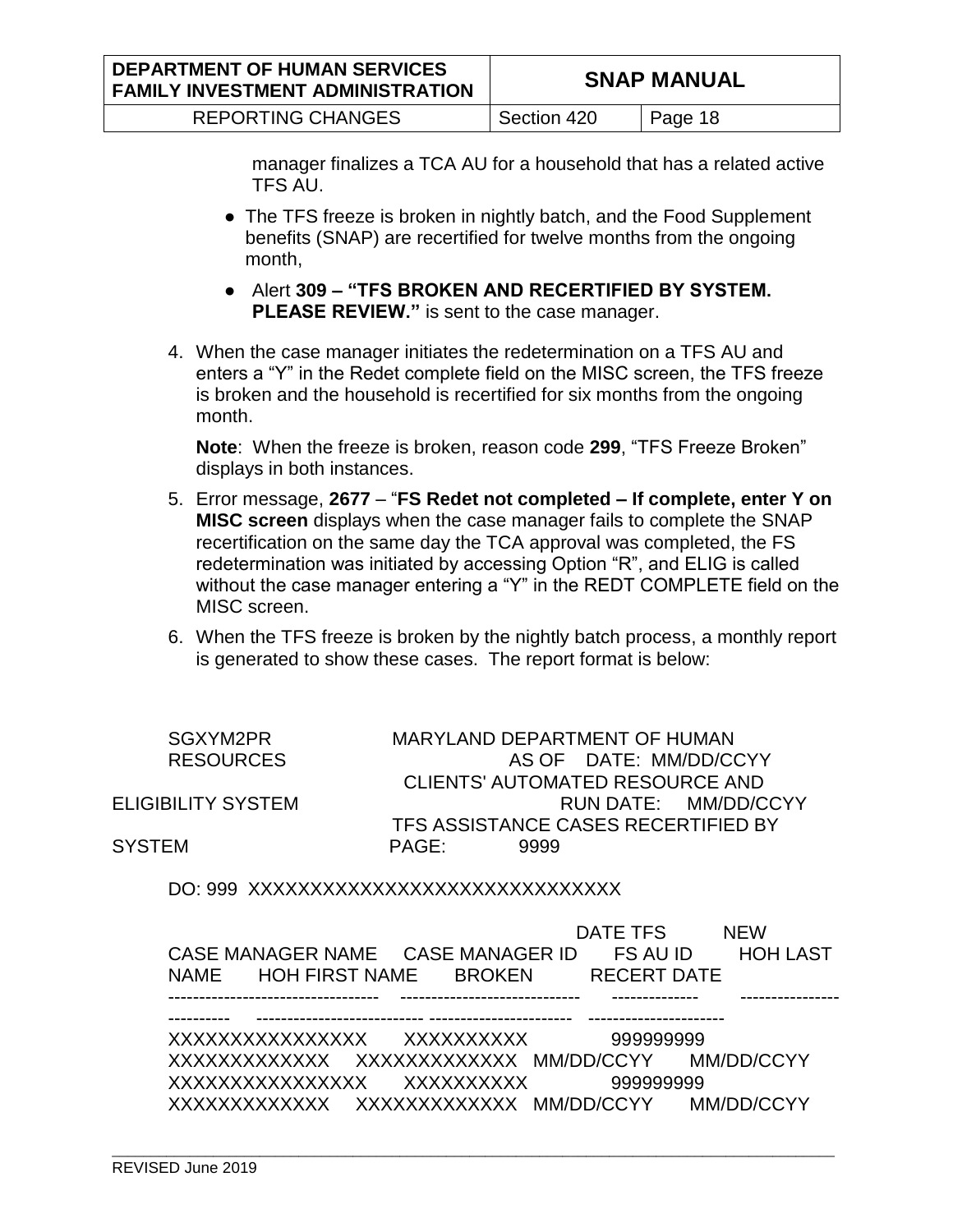REPORTING CHANGES | Section 420 | Page 19

XXXXXXXXXXXXXXXX XXXXXXXXXX 999999999 XXXXXXXXXXXXX XXXXXXXXXXXXX MM/DD/CCYY MM/DD/CCYY XXXXXXXXXXXXXXXX XXXXXXXXXX 999999999 XXXXXXXXXXXXX XXXXXXXXXXXXX MM/DD/CCYY MM/DD/CCYY

- K. Recalculation of TFS Benefits.
	- 1. When an active TFS member leaves the TFS household, the income, resources and deductible expenses for that individual must be removed and the TFS benefit recalculated.
	- 2. When the TFS head of household is removed, a message appears on the FS AU STAT screen, informing the case manager that the head of household needs to be reassigned and shelter costs adjusted.
		- Error message **2678**  "**HOH Changed, Review relationship code for all clients & SHEL for new HOH"**, will display on the STAT screen to remind the case manager that the head of household must be reassigned and to adjust the shelter costs when the original head of household is removed.
		- Reason code **298**, "Transitional benefits changed because a household member moved out of the household" displays in both instances.
	- 3. CARES will recalculate the TFS benefit when:
		- Reason code **554** is entered on the STAT screen for the FS AU for the member no longer in the TFS household, or
		- "**NO**" is entered in the Living Arrangement field on the DEMI screen of the member no longer in the TFS household.
	- 4. When a person is removed from the TFS household, the eligibility will not budget that person's income, resources, and expenses for the ongoing month. Any other changes to the members present in the TFS household will be ignored.
- L. Notices

When a customer becomes eligible for TFS, Notice 11, Change in Benefits, will provide the following information to the customer:

"You will get this fixed amount for five months after your TCA case closes unless you start receiving TCA again or someone in your household applies in another Food Supplement Program case**.** We based this benefit amount on the Food Supplement Program benefits you got the month before your TCA closed. We did not count the closed TCA grant when we calculated your Food Supplement Program benefits**.** You do not have to report any changes until the end of this 5 month period. We will not act on any reported changes.If you start to receive TCA again during this period, we will redetermine your Food Supplement Program case**.** If you want to get Food Supplement Program benefits after this 5-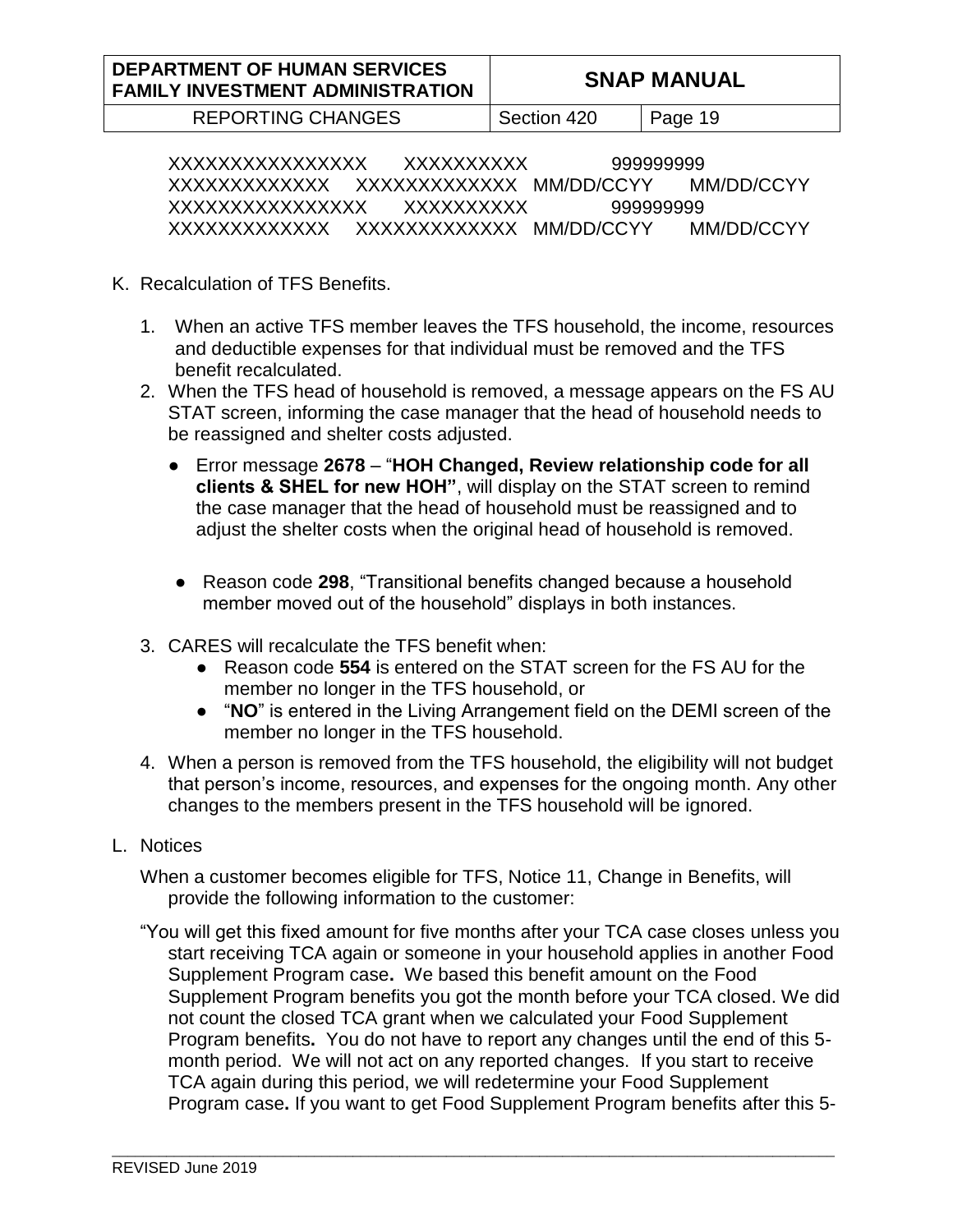| <b>DEPARTMENT OF HUMAN SERVICES</b><br><b>FAMILY INVESTMENT ADMINISTRATION</b> | <b>SNAP MANUAL</b> |         |  |
|--------------------------------------------------------------------------------|--------------------|---------|--|
| <b>REPORTING CHANGES</b>                                                       | Section 420        | Page 20 |  |

month period, you will have to complete a redetermination. You can ask for a redetermination at any time during the 5-month period**.** If your income goes down or you have an increase in expenses or household size you should apply for a redetermination."

M. Household has an outstanding claim.

Should a household have an outstanding claim, benefits are to be recouped in accordance with SNAP Policy Manual Section 490.